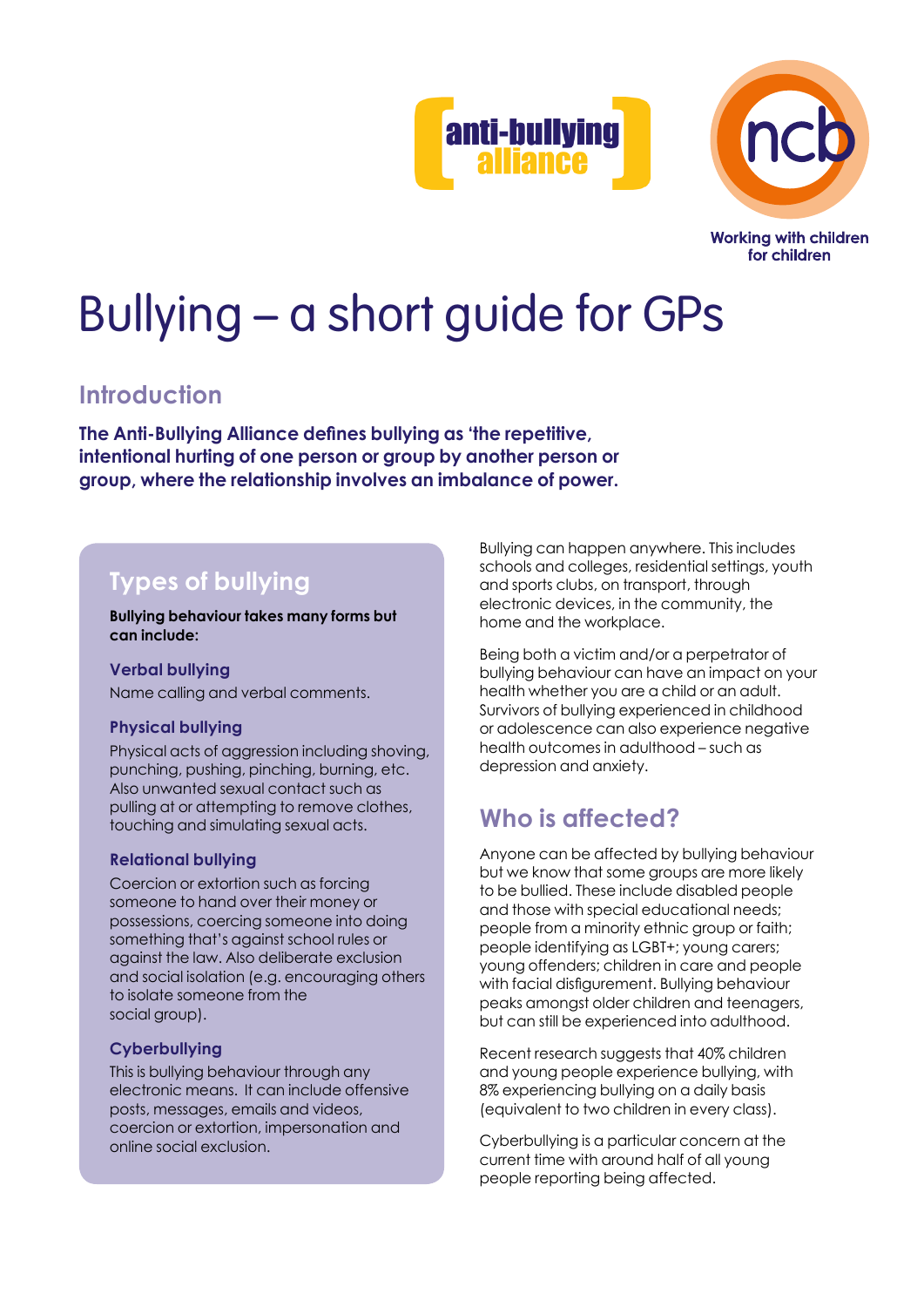# **The impact of bullying**

Experiencing bullying can be frightening and distressing and can reduce a child or young person's self confidence, leaving them feeling unable to do the things they used to do. It can lead to feelings of social isolation, increased anxiety and may lead to depression and anxiety disorders.

Research tells us that being a victim of bullying can increase the risk of being depressed in later life by more than half; while if you bully others your risk can increase by 30%. Other effects can include selfharming, suicidal ideation, bed wetting, eating disorders and physical injuries such as bruises, cuts, burns and fractures. Some children may present with increased physical health complaints such as abdominal pain or headaches. For children and teenagers it can also lead to a fear of going to school with 16,000 children and young people absent from school at any one time because of bullying behaviour.

# **The role of a GP in supporting children presenting with issues relating to bullying**

There may be a number of ways children and young people who are being bullied present to a GP. They may attend at the request of the school or advice of the school nurse, they may attend with an 'unrelated' condition, such as a physical health complaint or weight loss which a parent is concerned about, or they may attend with psychological consequences of bullying such as low mood or anxiety disorder. A GP may see children who present regularly with unexplained stomach aches, headaches and other physical symptoms for which no organic cause can be found. It may be appropriate in this situation to explore whether bullying is a factor.

## Supporting children to discuss bullying

Children may be very reticent to disclose experiences of bullying and it may require more than one visit to determine whether bullying is a factor. They may be concerned about how their parent or carer may react if they disclose bullying and it is therefore important to try and talk to the child or young person on their own, where possible. Further information about how to raise these issues sensitively, can be found in **Safeguarding Children and Young People: The RCGP/NSPCC Safeguarding Children Toolkit for General Practice.**

## Finding out what support is currently in place

For the child or young person who has been directed to the GP via the school or school nursing, it is important to find out what the school has put in place and what support is available currently. Some school nurses and educational support services are already able to directly refer into CAMHS. Your role here is to support the child and family and to ensure co-ordination of services. You can also ensure that family members are directed to other sources of support, such as available parenting classes and national support services.

## Supporting children and young people to access further support

If bullying is identified, then part of a GP's role is to ensure that the school is responding appropriately, which may include discussion with the school nurse. It is critical that this is handled sensitively and in partnership with the child and their family as they may have concerns about how the school will respond and what the outcome of this will be. For children who are receiving support for bullying at school, they may still require additional support for mental and psychological health and a referral to psychological support such as counselling or CAMHS should be considered. It may be advisable to approach the CAMHS team for further advice and guidance. A GP may also want to signpost children, young people to the organisations listed below.

# **Bullying and the law**

It is important for a GP to be aware of the legal duties of school and public authorities with regard to bullying.

Schools have a legal duty to prevent all forms of bullying and harassment and must take action to prevent and respond to bullying behaviour. A bullying incident should be addressed as a child protection issue under the Children Act 1989 when there is 'reasonable cause to suspect that a child is suffering, or is likely to suffer, significant harm' – whether this happens in school, on transport, at the child's home or in the community.

Public authorities also have a legal duty to prevent harassment of any individual with a protected characteristic under the Equality Act 2010 (i.e. due to disability, age, gender, pregnancy, sexuality, race and religion/belief).